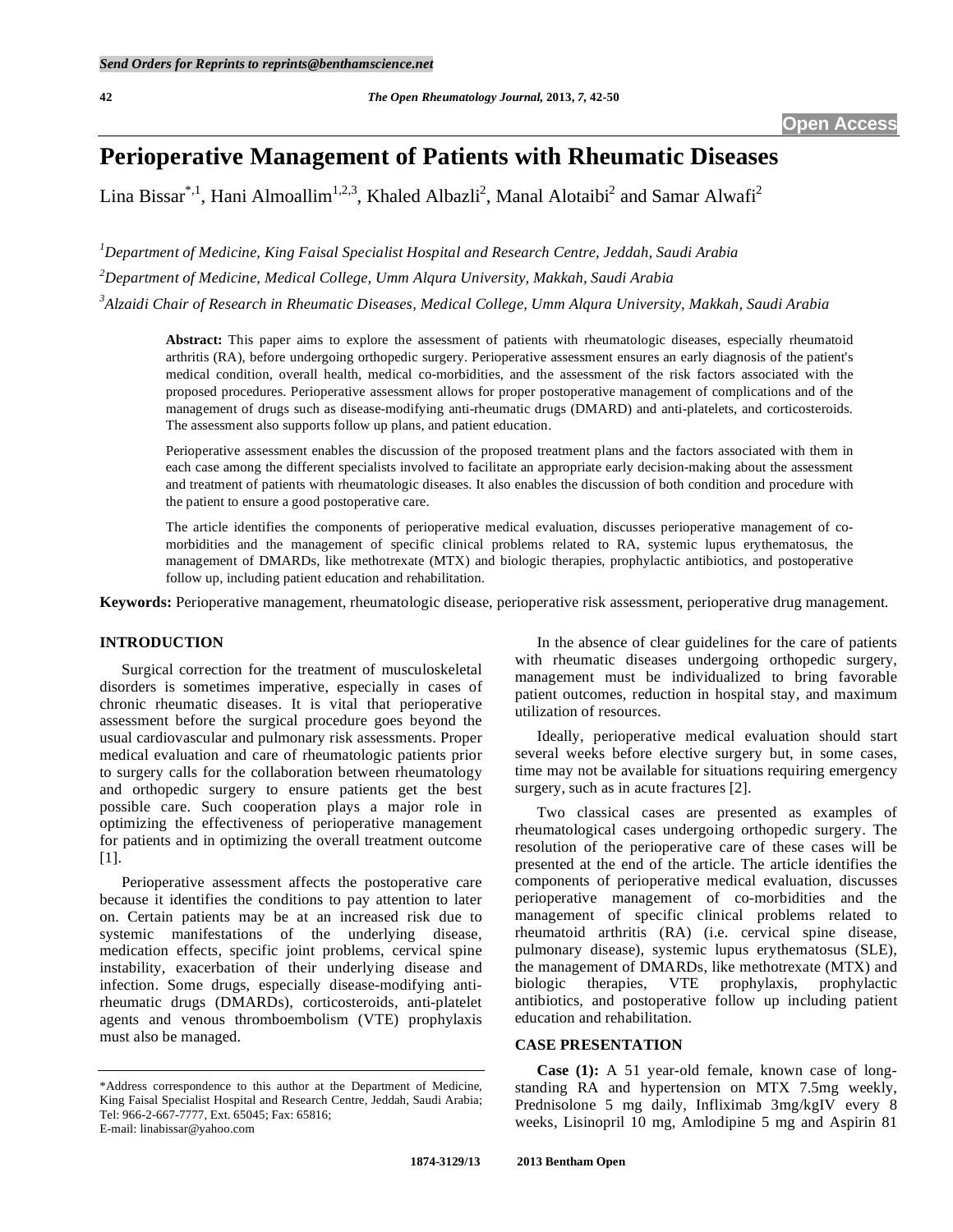mg. She has disabling deformities in both hands with ulnar deviation and swan neck deformity involving multiple fingers. Hands' x-rays show extensive peripheral joint erosions bilaterally. The female is scheduled for reconstructive hand surgery. At baseline, she is sedentary and her painful knees limit her level of activity.

 **Case 2:** A 55 year-old female, known case of lupus nephritis on daily Mycophenolate2g, Hydroxychloroquine 300 mg and Prednisolone 10mg. She has been admitted to the orthopedic service for a right total hip replacement (THR) due to avascular necrosis of the right hip.

#### **THE PREOPERATIVE MEDICAL EVALUATION**

 **History and physical examination:** Pre-operative history and physical examination should be comprehensive. Components of the history particularly important to patients with rheumatologic diseases include the patient's age, duration of rheumatologic disease, current functional status, specific joint involvement, any extra-articular manifestations of disease, current medications including previous use of steroids, previous complications associated with surgery, and any co-morbidities.

 Special emphasis should be given to musculoskeletal issues during the physical examination, specifically posture, location of joint involvement, gait, and range of motion (ROM) of the examined joints. Furthermore, underlying disease must be diagnosed and the skin should also be examined for any manifestation of underlying rheumatologic disease that impacts skin integrity [3].

 **Investigations**: Although the value of routine preoperative testing has not been established, the following tests may be considered.

- A complete blood count for an examination of possible drug related anemia due to gastric or duodenal irritation, leukopenia and/or bone marrow suppression. This is also important in situations where significant blood loss is expected, such as total hip replacement.
- A renal profile and liver enzymes to screen for antirheumatic drugs side effect.
- A urinalysis and urine culture: for those patients undergoing total joint arthroplasty.
- A 12-lead electrocardiogram (ECG) is recommended in males over the age 40 and females over 50 having major surgery, even in the absence of history or physical exam findings [4, 5].
- Chest x-ray is indicated for patients over the age 50 undergoing major joint or spine surgery, even if there is no evidence suggesting active pulmonary disease [6].
- Perioperative assessment of medical co-morbidities: minimization of risks can help decrease surgical morbidity and mortality [7].

 Table **1** summarizes medication management and assessment related to co-morbidities

### **Perioperative Assessment of Specific Clinical Problems**

 The following should be taken into consideration when evaluating patients with rheumatic diseases undergoing orthopedic surgery.

# *Cervical Spine Disease*

 Patients with inflammatory arthropathies are at risk of spinal cord injuries when the airway is positioned for intubation. Whether it is the potentially hypermobile rheumatoid neck with atlantoaxial instability, or the immobile neck of the spondylitic process, inappropriate movement of the neck may result in cord injury. Intubation therefore must be accomplished with a minimum of spinal movement [8].

 RA patients going for surgery should be evaluated for rheumatoid involvement of the neck. Higher incidence of cervical joint involvement is found in RA patients with longstanding diagnosis, significant peripheral joint erosion, longterm corticosteroid therapy, neck symptoms, erosive disease, subcutaneous nodules and in particular elderly patients. Furthermore, lateral flexion/extension cervical spine films must be considered to evaluate C1-2 stability if a patient is undergoing orthopedic surgery in patients with RA, ankylosing spondylitis (AS), and in any patient with neck pain or crepitus on ROM testing, radicular pain or limb weakness. Consider MRI if plain films are abnormal, and in patients with neurologic symptoms and signs of spinal cord compression [8-11].

 Notify the anesthesiologist if the distance between the atlas and odontoid is  $>2.5$  mm. Warranted precautions to avoid neck injury should be considered with a soft cervical collar for immobilization during transport, warning the staff to minimize manipulation and consider alternatives to airway management [3].

 As in AS patients with fusion of the cervical vertebrae, neck extension may lead to cervical fracture. These fractures occur most commonly between C5 and C7 and typically extend through the disc spaces, transecting the spinal column.

 In assessing patients with AS preoperatively, attention should focus on the amount of residual neck motion. Patients with early or non-progressive disease may possess significant mobility. It is important to recognize that as the remaining mobility decreases, the risk of injury increases [8].

# *Assessment of Specific Clinical Problems in Patients with RA*

 Preoperative assessment and screening for cardiac, pulmonary, renal and peripheral vascular diseases in RA patients may lead to enhanced outcomes postoperatively [9]. Similar findings were observed for elderly patients [12].

 This is important since a significant number of RA patients are elderly. Special attention should be made to risk stratify RA patients for coronary artery disease. Many factors including accelerated atherosclerosis place RA patients at high risk for cardiac morbidity and mortality [12].

 RA patients presenting for orthopedic surgery should receive careful preoperative cardiac risk stratification.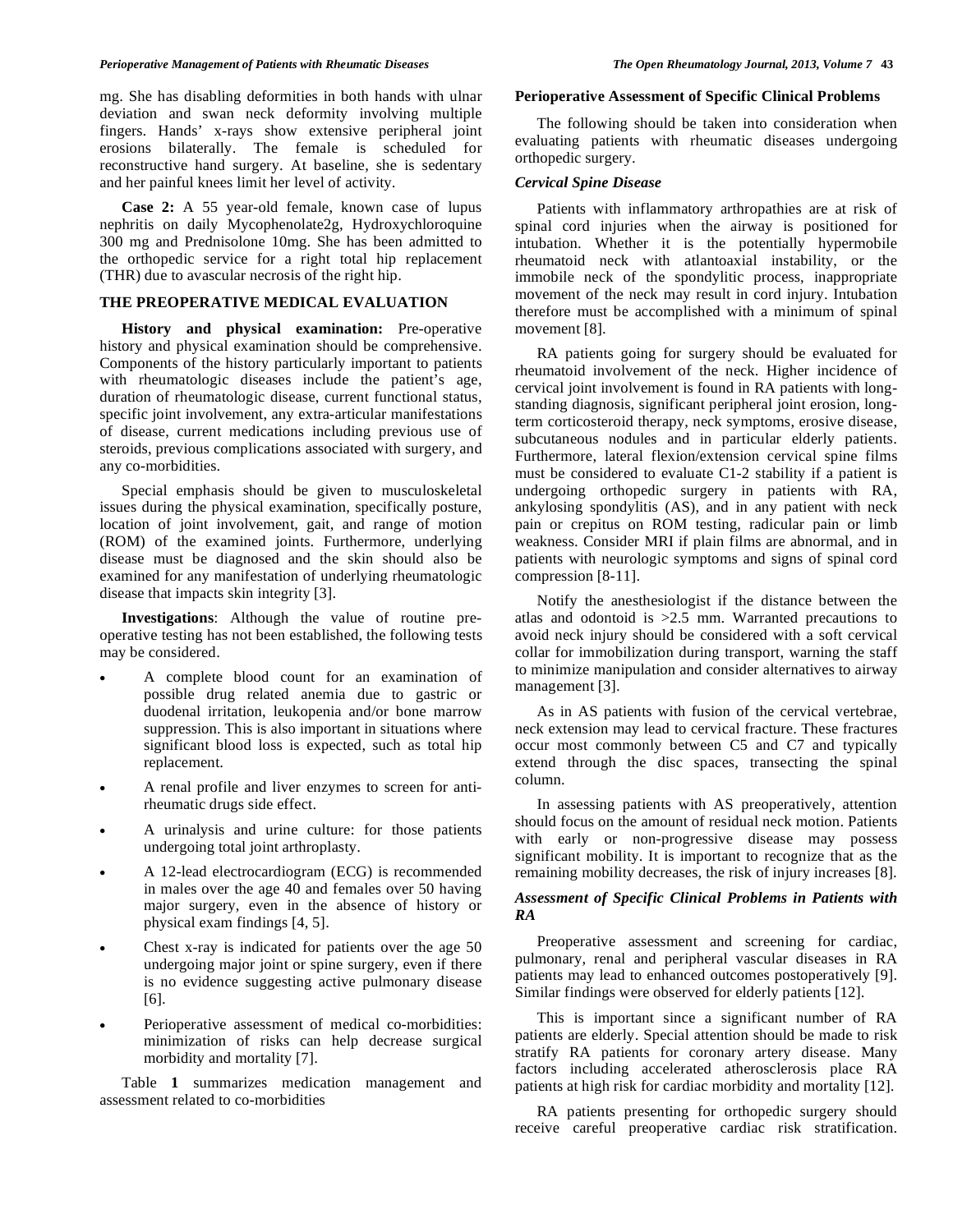| Category  | <b>Medications &amp; Treatments</b>                                                                                                                                                                                        | <b>Comment</b>                                                                                                                                                                                                                              |
|-----------|----------------------------------------------------------------------------------------------------------------------------------------------------------------------------------------------------------------------------|---------------------------------------------------------------------------------------------------------------------------------------------------------------------------------------------------------------------------------------------|
| Cardiac   | Continue most medications through surgery.<br>Continue most anti-hypertensive drugs through surgery with sips of water, or<br>consider non-oral forms [3, 7].                                                              | Most patients can safely have surgery as long as the SBP is<br>less than 180 and DBP is less than 110, and there is no<br>evidence of end organ damage [3, 7].                                                                              |
|           | Consider transdermal, IV, or sublingual equivalents.                                                                                                                                                                       | Correct electrolyte disturbances before surgery [3, 7]                                                                                                                                                                                      |
|           | Avoid abrupt withdrawal of beta-blockers (BB) and alpha-blockers.                                                                                                                                                          |                                                                                                                                                                                                                                             |
|           | Diuretics:<br>It is recommended that diuretics be continued in patients with heart failure, but<br>rapid diuresis before surgery must be avoided [3, 7].                                                                   |                                                                                                                                                                                                                                             |
|           | Nitroglycerin:<br>Nitrates should be continued if in use.<br>Perioperative nitroglycerin use for the prevention of adverse ischemic events<br>in high-risk patients may be considered [3, 7].                              |                                                                                                                                                                                                                                             |
|           | Angiotensin converting enzyme inhibitors (ACEI):<br>It is recommended that ACE inhibitors be continued during non-cardiac<br>surgery in stable patients with left ventricular (LV) systolic dysfunction.                   | Patients taking Aspirin and non steroidal anti inflammatory<br>drugs (NSAID) may have a higher risk for developing peri-                                                                                                                    |
|           | Beta-blockers:<br>Continuation of beta-blockers is recommended in patients previously treated<br>with beta-blockers because of ischemic heart disease (IHD), arrhythmias, or<br>hypertension.                              | operative bleeding complications.                                                                                                                                                                                                           |
|           | Beta-blockers should be considered for patients scheduled for intermediate-<br>risk surgery if their blood pressure is not controlled.                                                                                     |                                                                                                                                                                                                                                             |
|           | Heart rate reducing calcium channel blockers, in particular Diltiazem, may be<br>considered before non-cardiac surgery in patients who have contra-indications<br>to beta-blockers [3, 7].                                 |                                                                                                                                                                                                                                             |
|           | Antiplatelet therapy:<br>Stop Aspirin and Clopidogril 5-7 days before surgery. Usually may safely<br>resume 24-48 hours postoperatively.                                                                                   |                                                                                                                                                                                                                                             |
|           | Continue Aspirin preoperatively in patients with a history of ischemic heart<br>disease if the type of surgery allows for this.                                                                                            |                                                                                                                                                                                                                                             |
|           | May continue the use of cyclooxygenase-2 (COX2) inhibitors [3, 7, 21].                                                                                                                                                     |                                                                                                                                                                                                                                             |
| Endocrine | <b>Thyroid disease</b><br>Continue thyroid supplements with sips of water.                                                                                                                                                 | Prolonged anesthetic effect after surgery may suggest<br>hypothyroidism.                                                                                                                                                                    |
|           | Reduce L-thyroxine dose by 20% for long-term parenteral use, if applicable<br>$[3, 7]$ .                                                                                                                                   |                                                                                                                                                                                                                                             |
|           | Corticosteroids<br>For moderate stress procedures (total joint replacement), it is a good practice<br>to provide:                                                                                                          |                                                                                                                                                                                                                                             |
|           | 1- Intra-operatively: Hydrocortisone 50 mg intravenously.<br>2- Postoperative day 1: Hydrocortisone 20 mg intravenously every 8 hours for<br>3 doses.                                                                      |                                                                                                                                                                                                                                             |
|           | 3- Postoperative day 2: return to preoperative Glucocorticoid dose or<br>parenteral equivalent. The glucocorticoid target is 50 to 75 mg per day of<br>Hydrocortisone equivalent for 1 or 2 days [3, 18].                  |                                                                                                                                                                                                                                             |
|           | <b>Diabetes</b><br>All patients with type 1 and type 2 diabetes should be transitioned to<br>scheduled subcutaneous insulin therapy at least 1-2 h before discontinuation<br>of continuous insulin infusion.               | All patients with diabetes admitted to the hospital should<br>have their diabetes clearly identified in the medical record,<br>and an order for blood glucose monitoring, with results<br>available to all members of the health care team. |
|           | 1-Critically ill patients or those going through major surgery require an<br>intravenous insulin therapy for achieving the desired glucose range of 140-<br>180 mg/dL (7.8 - 10 mmol/L) without increasing risk for severe | A plan for preventing and treating hypoglycemia should be<br>established for each patient to avoid risky situations.                                                                                                                        |
|           | hypoglycemia. Strict glycemic control in critically ill patient is detrimental by<br>increasing mortality and should be avoided [29].                                                                                      | Obtaining an A1C on patients with diabetes admitted to the<br>hospital should be considered if the result of testing in the<br>previous $2-3$ months is not available $[19, 20]$ .                                                          |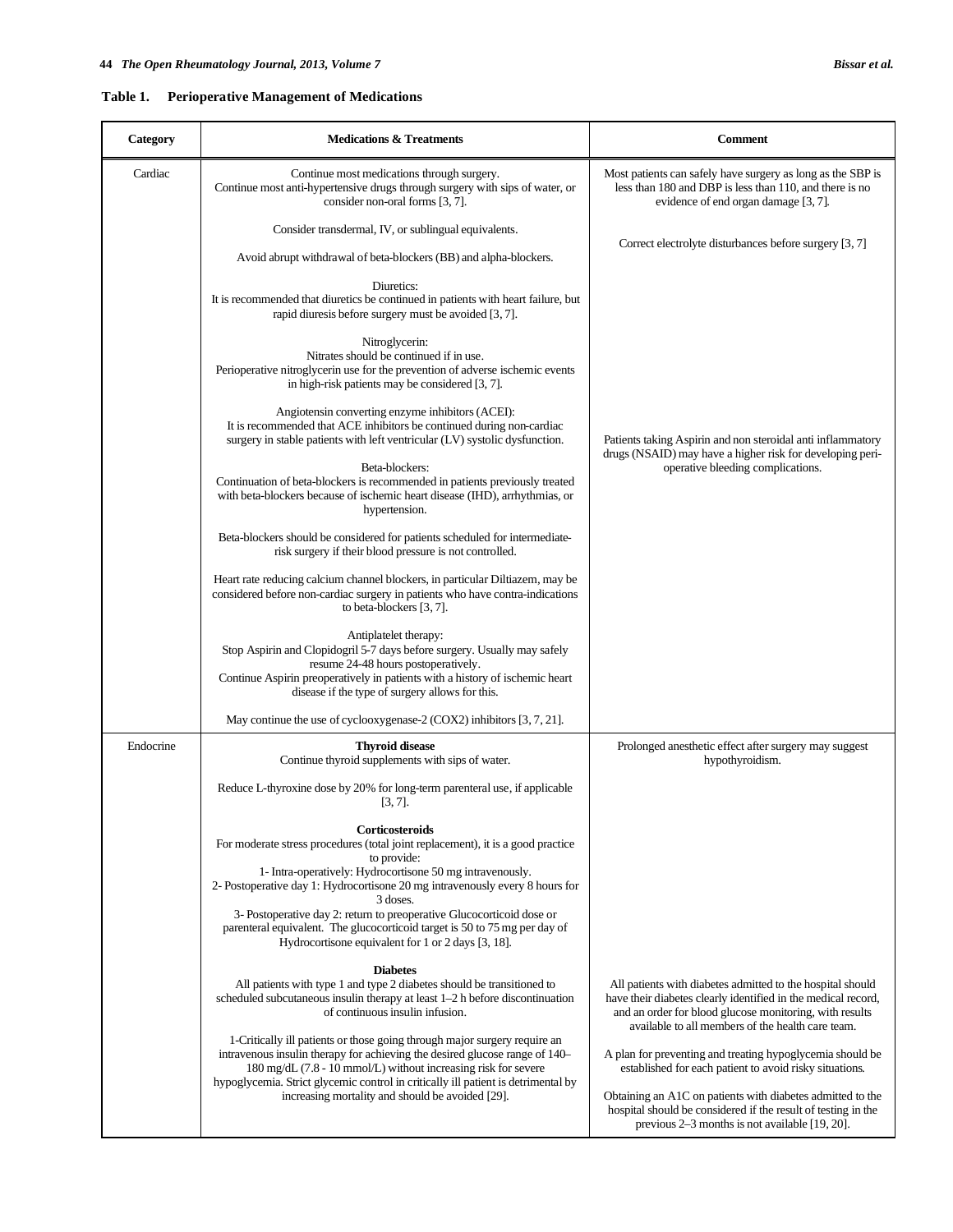|                                    |                                                                                                                                                                                                                                                                                                                                                                                                                                                                             | $(Table 1)$ contd                                                                                                                                                                                                                                                                                                                                                                               |
|------------------------------------|-----------------------------------------------------------------------------------------------------------------------------------------------------------------------------------------------------------------------------------------------------------------------------------------------------------------------------------------------------------------------------------------------------------------------------------------------------------------------------|-------------------------------------------------------------------------------------------------------------------------------------------------------------------------------------------------------------------------------------------------------------------------------------------------------------------------------------------------------------------------------------------------|
| Category                           | <b>Medications &amp;treatments</b>                                                                                                                                                                                                                                                                                                                                                                                                                                          | <b>Comment</b>                                                                                                                                                                                                                                                                                                                                                                                  |
|                                    | 2-For non-critically ill patients or those undergoing minor surgery, the<br>preferred method for maintaining glucose control is to schedule subcutaneous<br>insulin with basal, nutritional, and correction components. Pre-meal blood<br>glucose targets 140 mg/dL (7.8 mmol/l) and random blood glucose 180 mg/dL<br>$(10.0 \text{ mmol/l}).$                                                                                                                             |                                                                                                                                                                                                                                                                                                                                                                                                 |
|                                    | 3- Type 2 Diabetes who is controlled with diet usually do not require<br>perioperative therapy, however blood sugars must be checked and short acting<br>insulin as a correction dose may be given.<br>4- Type 2 Diabetes treated with oral agents or non-insulin injectables should<br>hold their hypoglycemic agents on the morning of surgery. Their blood sugar<br>should be checked and correction dose of short acting insulin may be<br>administered subcutaneously. |                                                                                                                                                                                                                                                                                                                                                                                                 |
|                                    | Glucose must be monitored for all patients and for patients on therapies<br>associated with increased risk for hyperglycemia, including high-dose<br>glucocorticoid therapy.<br>Enteral or parenteral nutrition, or other medications such as Octreotide or<br>immunosuppressive medications must be initiated [19, 20].                                                                                                                                                    |                                                                                                                                                                                                                                                                                                                                                                                                 |
| Gastrointestinal<br>and<br>Hepatic | Malabsorption, dysmotility of bowel, and hepatic dysfunction may<br>significantly alter pharmacodynamics of perioperative medications including<br>anesthetic [3].                                                                                                                                                                                                                                                                                                          | Nutritional status and liver disease must be assessed and<br>monitored preoperatively.                                                                                                                                                                                                                                                                                                          |
|                                    |                                                                                                                                                                                                                                                                                                                                                                                                                                                                             | History of risk factors for hepatitis B or C and history of<br>alcohol use should be determined [3].                                                                                                                                                                                                                                                                                            |
| Renal                              | Perioperative renal function is the best predictor of postoperative renal failure<br>$\lceil 3 \rceil$ .                                                                                                                                                                                                                                                                                                                                                                    | Patients with chronic kidney diseases (CKD) may have<br>multi-organ dysfunction, general disability, and specific<br>problems associated with renal replacement therapy (RRT).                                                                                                                                                                                                                  |
|                                    | Nephrotoxic drugs are to be avoided.                                                                                                                                                                                                                                                                                                                                                                                                                                        | In patients with mild to moderate CKD, surgical trauma and                                                                                                                                                                                                                                                                                                                                      |
|                                    | Urine volume status, output, adequate perfusion, and drug levels should be<br>monitored if applicable.                                                                                                                                                                                                                                                                                                                                                                      | perioperative hemodynamic instability may precipitate acute<br>kidney injury [3].                                                                                                                                                                                                                                                                                                               |
|                                    | Less nephrotoxic induction protocols should be used.                                                                                                                                                                                                                                                                                                                                                                                                                        |                                                                                                                                                                                                                                                                                                                                                                                                 |
|                                    | Nephrology consultation should be considered in patients with worsening<br>renal function or decreased urine output [3].                                                                                                                                                                                                                                                                                                                                                    |                                                                                                                                                                                                                                                                                                                                                                                                 |
| Rheumatologic                      | <b>NSAIDs:</b><br>1-To be stopped 1-3 days before surgery depending on half-life.<br>2-They can be started again postoperatively for pain relief.                                                                                                                                                                                                                                                                                                                           | Patients with severe SICCA syndrome (An autoimmune<br>disease, also known as Sjogren syndrome, that classically<br>combines dry eyes, dry mouth, and another disease of<br>connective tissue such as rheumatoid arthritis (most<br>common), lupus, scleroderma or polymyositis) require<br>lubricant eye drops [7, 18].                                                                         |
|                                    | Codeine, oxycodone, methadone:<br>Are to be continued until morning of surgery then decision is up to the<br>anesthesiologist to determine narcotic use intraoperatively.                                                                                                                                                                                                                                                                                                   |                                                                                                                                                                                                                                                                                                                                                                                                 |
|                                    | DMARDs see text                                                                                                                                                                                                                                                                                                                                                                                                                                                             |                                                                                                                                                                                                                                                                                                                                                                                                 |
| Hematologic                        | Anticoagulation can be associated with increased risk of bleeding, especially<br>in the immediate post-operative period.<br>In major orthopedic surgery, physicians should consider low-molecular-<br>weight heparin (LMWH) as venous thromboprophylaxis 12 h prior to surgery<br>and extend to 35 days after surgery [21, 26].                                                                                                                                             | Patients may have anemia that puts them at risk for requiring<br>blood transfusion during major surgeries associated with<br>significant blood loss.<br>Anemia in RA patients is a common and dynamic condition<br>that may increase the patient's risk for myocardial ischemia.<br>Physicians should consider autologous blood transfusion<br>requirements well in advance of surgery [3, 21]. |
|                                    | In patients who require temporary interruption of a vitamin K antagonists<br>(VKA) before surgery:                                                                                                                                                                                                                                                                                                                                                                          |                                                                                                                                                                                                                                                                                                                                                                                                 |
|                                    | 1- VKAs should be stopped 5 days before surgery.                                                                                                                                                                                                                                                                                                                                                                                                                            |                                                                                                                                                                                                                                                                                                                                                                                                 |
|                                    | 2-VKAs should be resumed 12 to 24h after surgery when there is adequate<br>homeostasis.                                                                                                                                                                                                                                                                                                                                                                                     |                                                                                                                                                                                                                                                                                                                                                                                                 |
|                                    | In patients who are receiving bridging anticoagulation with therapeutic-dose:<br>1- The last preoperative dose of LMWH should be administered 24 h before<br>surgery.                                                                                                                                                                                                                                                                                                       |                                                                                                                                                                                                                                                                                                                                                                                                 |
|                                    | 2-LMWH can be resumed 48 to 72 h after surgery.                                                                                                                                                                                                                                                                                                                                                                                                                             |                                                                                                                                                                                                                                                                                                                                                                                                 |
|                                    | 3-Unfractioned Heparin (UFH) should be stopped 4 to 6 hrs before surgery [3,<br>21].                                                                                                                                                                                                                                                                                                                                                                                        |                                                                                                                                                                                                                                                                                                                                                                                                 |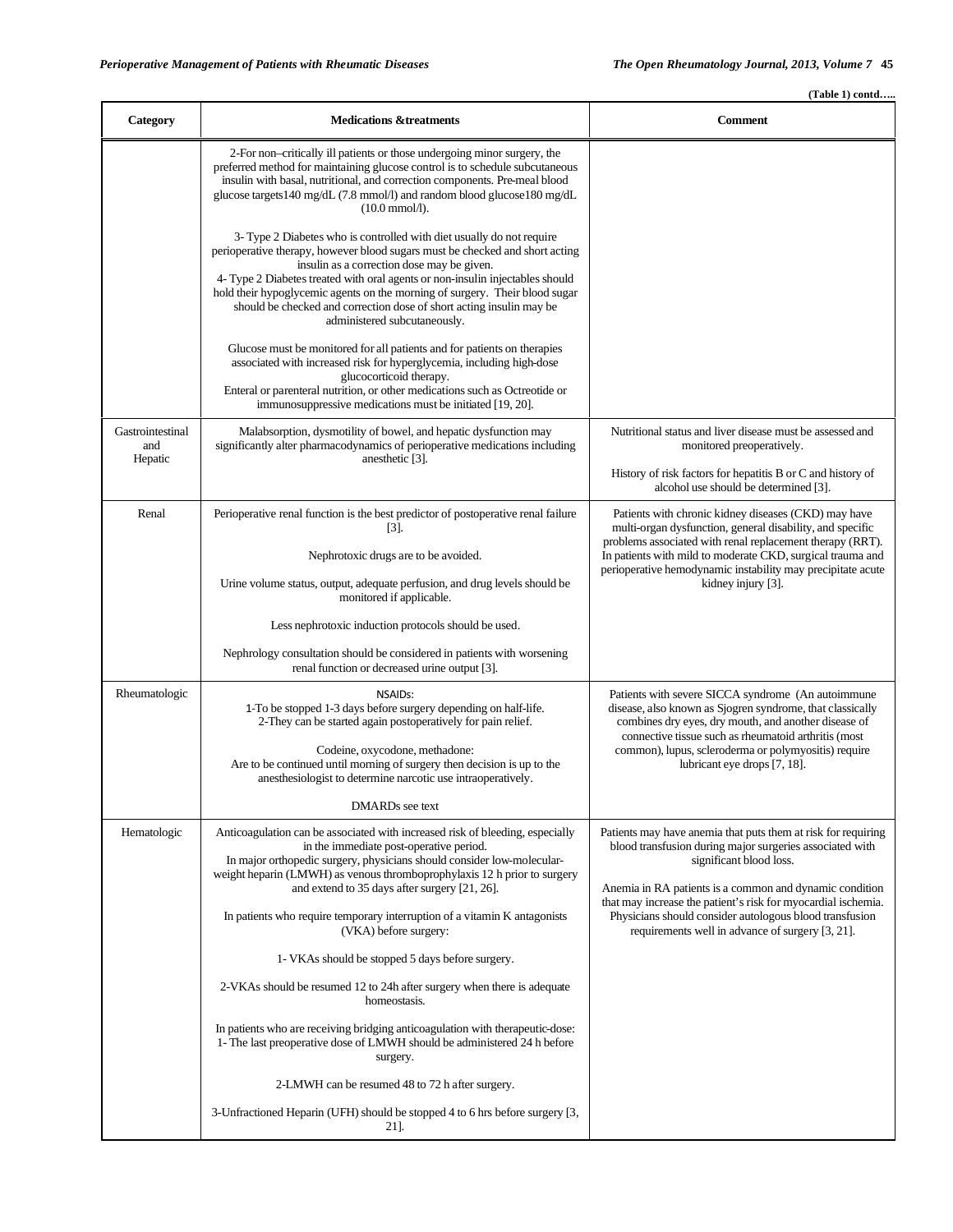**(Table 1) contd…..** 

| Category      | <b>Medications &amp;treatments</b>                                                                                                                                                                   | <b>Comment</b>                                                                                                                       |
|---------------|------------------------------------------------------------------------------------------------------------------------------------------------------------------------------------------------------|--------------------------------------------------------------------------------------------------------------------------------------|
|               | Erythropoietin, with or without iron supplement, is recommended<br>preoperatively in patients with a baseline $Hct < 34%$ to avoid or reduce<br>allogeneic blood transfusion preoperatively [30,31]. |                                                                                                                                      |
| Neurologic    | To continue Anti-convulsion therapy.<br>Treatment with atropine may precipitate delirium in Parkinson's disease [3].                                                                                 | Delirium is a predictor of poor outcome (that is potentially<br>preventable).                                                        |
|               |                                                                                                                                                                                                      | Formal assessment of preoperative cognitive function can<br>help target prevention efforts by identifying high-risk<br>patients [3]. |
| Miscellaneous | Ask about non-prescription drugs and supplements.                                                                                                                                                    | Patient may be unaware of pregnancy.                                                                                                 |
|               | Alcohol and illicit drug use should be considered possible.                                                                                                                                          | Patient's fears and expectations should be explored.                                                                                 |
|               | Asymptomatic bacteruria in patients undergoing total joint arthroplasty must<br>be treated to avoid risk [32].                                                                                       |                                                                                                                                      |
|               | Among HIV positive patients, perioperative management should include<br>hands-on pharmacy support [3].                                                                                               |                                                                                                                                      |

Preoperative dipyridamole thallium scintigraphy (DTS) is most useful to stratify selected nonvascular surgery patients at intermediate or high risk by clinical assessment [13].

 Multiple pulmonary complications including fibrosis, bronchiolitis, and pleuritis can affect RA patients by interfering with the perioperative course. Serial pulmonary function test (PFT) among patients with RA is recommended, and allows for earlier detection of defected ventalition [9].

 Cricoarytenoid arthritis is very common among RA patients and raises concerns of complicated intubation or obstructed airway after surgery. Most patients are asymptomatic but they may present with symptoms like hoarseness, sore throat, or difficult inspiration. Therefore, it is vital to avoid intra operative musculoskeletal trauma in patients with RA by applying generous padding during joint positioning and by avoiding sudden movements of the neck and torso [14].

#### *Management of Anti-Rheumatic Agents*

 **Steroids:** Patients taking steroids and those who have been on steroids for a year before may need perioperative stress doses. In general, limiting minimal doses of steroids preoperatively should be considered to prevent impairment of wound healing and surgical site infections. Chronic use of steroid also increases the potential risk of subversive consequences of an inadequate adrenal response [15, 16].

 **DMARDs and biologic therapies:** For patients with RA, a treatment with immune-suppressive drugs like DMARDs and biologic therapies can improve disease remission and prevent exacerbation of autoimmune inflammatory activity in patients undergoing surgery. However, there is still a question of whether DMARDs and biologic therapies are to be discontinued in RA patients undergoing surgery, and till now there is no well-established data from randomized, double blind controlled clinical trials [17].

 **MTX:** A large, prospective randomized study was undertaken by Grennan *et al.* that involved 388 patients with RA, which suggested that there was no increased risk of infection or other postoperative complications in patients

with RA who continued MTX [18]. However, if there are additional concerns regarding the perioperative safety of MTX such as renal insufficiency, or if a more complex surgical intervention is required, the drug may be withheld the week before and the week after surgery. MTX should be re-instated as soon as the patient is stable postoperatively [17, 18]. If prolonged surgery or artificial respiration is anticipated or in case of pulmonary complications, MTX treatment should be discontinued until full recovery to reduce the risk of pneumonia [17, 19, 20, 21]. While continuation of MTX is most likely safe, data on other DMARDs is sparse. Therefore, more data on the perioperative use of the DMARDs and biologic therapies is needed [20].

#### **Biologic Therapies**

### *Tumor Necrosis Factor (TNF) Blockers*

 Current guidelines developed by various national rheumatic disease societies, such as the American College of Rheumatology (ACR) and the British Society for Rheumatology (BSR); recommend stopping TNF blockers use 1 to 4 weeks before surgery, proportional to the drugs half-lives. Until studies clearly delineate the comorbidities and concurrent medications that contribute to the increase in risk, caution dictates holding these agents preoperatively [22, 23]. The guidelines also suggest that treatment may be restarted postoperatively if there is no evidence of infection, and once wound healing is satisfactory [24].

# *Tocilizumab*

 Infection rates attributed to Tocilizumab are comparable to those associated with other biologic DMARDs. As with other biologic DMARDs, discontinuing Tocilizumab 11 to 13 days before surgery, based on the drug half-life, is a safe approach to perioperative therapy [23].

#### *Tofacitinib*

 This oral DMARD is likely to be approved soon for use in RA, and has shown efficacy in control of symptoms and in slowing radiographic progression. Insufficient information is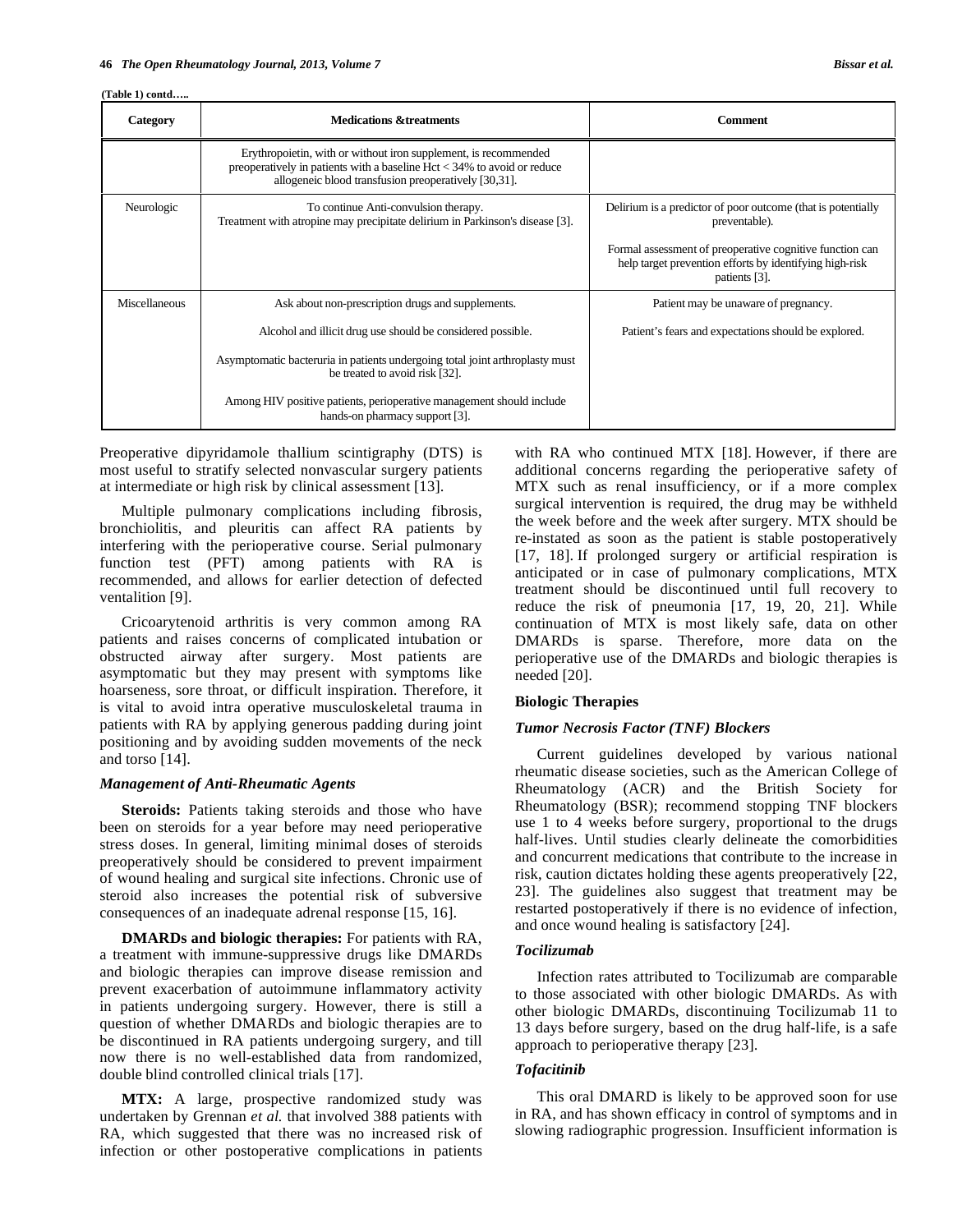currently available to make recommendations regarding perioperative management [23].

# *Rituximab*

 Rituximab has been shown to be safe in patients with prior recurrent bacterial infections. Compared with TNF blockers, Rituximab is associated with a lower risk for bacterial infections, which are the primary concern in perioperative management, although the presence of low immunoglobulin levels in a small proportion of patients raises the infection risk [23].

#### *Abatacept*

 The risk of infection in patients treated with Abatacept is not significantly increased over baseline non-biologic-treated RA patients. Abatacept is administered either as a monthly infusion or a weekly subcutaneous injection, and conservative timing of surgery should be at the end of the dose cycle [23].

# **Assessment of Specific Clinical Problems in Patients with SLE**

 Many perioperative issues must be considered for patients with SLE undergoing orthopedic surgery, such as assessing the risk factors for worse outcomes including: smoking or use of oral contraceptive pills (OCP), adequate blood pressure (BP) and lipid control since patients with SLE undergoing both non-elective and elective hip and knee surgery have a high mortality and morbidity rate compared to RA patients [9, 25].

 It is also necessary to assess medication management, and multiple organ involvements: hematologic abnormalities, renal disease, and immune dysfunction, and thromboembolic disease [9]. Moreover, the risk assessment in patients with anti-phospholipid antibody syndrome (APS) should be evaluated preoperatively to decrease the risk of major bleeding and the risk of a thromboembolic event [15]. Management of anticoagulation perioperatively is outlined in Table **1**.

#### **VTE Prophylaxis**

 Total joint arthroplasty, especially in patients with pulmonary hypertension, is considered a risk factor for postoperative venous thrombosis**.** Meta-analysis showed that VTE extended-duration prophylaxis with low molecular weight heparin (LMWH) or unfractionated heparin in patients with major hip or knee replacement surgery can reduce the risk of symptomatic venous thromboembolism significantly [26]. This benefit is associated with increased risk of minor bleeding, but with no excess major bleeding. DVT prophylaxis is outlined in Table **1**.

#### **Antibiotics Prophylaxis**

 Antibiotic prophylaxis is needed for RA patients who will be undergoing long procedures especially patients with total knee replacement, joint replacement and prosthetic joints to prevent surgical site infections. Antibiotics must also be administered to patients undergoing surgery in an infected area with a high risk of bacteremia*.* Cefazolin or Cefuroxime are the drugs of choice, and should be given 30 to 60 minutes before skin incision. Vancomycin may be used for patients with a confirmed ß-lactam allergy; it should be

started within two hours prior to incision. The dose of antibiotic differs according to patient's weight; for patients >80 kg the doses of Cefazolin should be doubled. Additional intraoperative doses of antibiotic should be used for prolonged procedures and if there is significant blood loss during the procedure. Wound infection can be prevented after surgical repair of closed fractures by a single dose of cephalosporin. Prophylactic antibiotics should be stopped within 24 hours of the end of surgery [27, 28].

# **Post-Operative Follow Up**

 Proper postoperative medical evaluation of rheumatologic patients should be obtained to decrease the risk of postoperative complications. This can be achieved by predicting the risk of postoperative complications according the underling rheumatologic disease. A thorough postoperative risk assessment for the following patients is recommended:

- Careful follow up should be obtained for patients with RA and SLE assessing the risk of prosthetic joint infections, VTE and pulmonary embolism as they have greater risk for the development of these complications postoperatively.
- Hospitalized patients with autoimmune disease have a high risk of postoperative venous thrombosis and can be offered a regional anesthesia, as it reduces the postoperative DVT significantly [27].
- Patients with gout should be checked for the risk of flare postoperatively.
- In patients with Raynaud's phenomenon, hypothermia must be avoided postoperatively and pressure ulcers must also be prevented [27].

#### **Patient Education**

 Patient education is an integral aspect of the extensive clinical care of patients. The overall goal of patients' education in rheumatologic diseases is to enable the patient to understand the disease and the different treatment modalities, control active inflammation and other symptoms, prevent disabilities, improve patient's functional and psychosocial wellbeing, and enhance the skill of expressing symptom experience and treatment preference to the clinician. As such, education helps patients to adapt and to prevent the relapse of disease-relevant behavior. Informing the patient about the postoperative course of events preoperatively can reduce both the length of hospital stay and post surgical complications. Surgeons should encourage the patients to discuss the effect of procedure on physical function and the degree of possible limitation in movement. Moreover, patients must be educated to their right to informed consent with disclosure of risks, benefits and alternatives. All patients should have time to have all their questions answered and know what to expect. Providing patients with verbal and written information on the type of surgery to be done, the type of anesthesia delivery, postoperative exercises and post-operative pain management is very important. Educating patients about their conditions and their rights has been shown to improve surgical outcomes [3]. Furthermore, it is recommended to inform the patient of the following: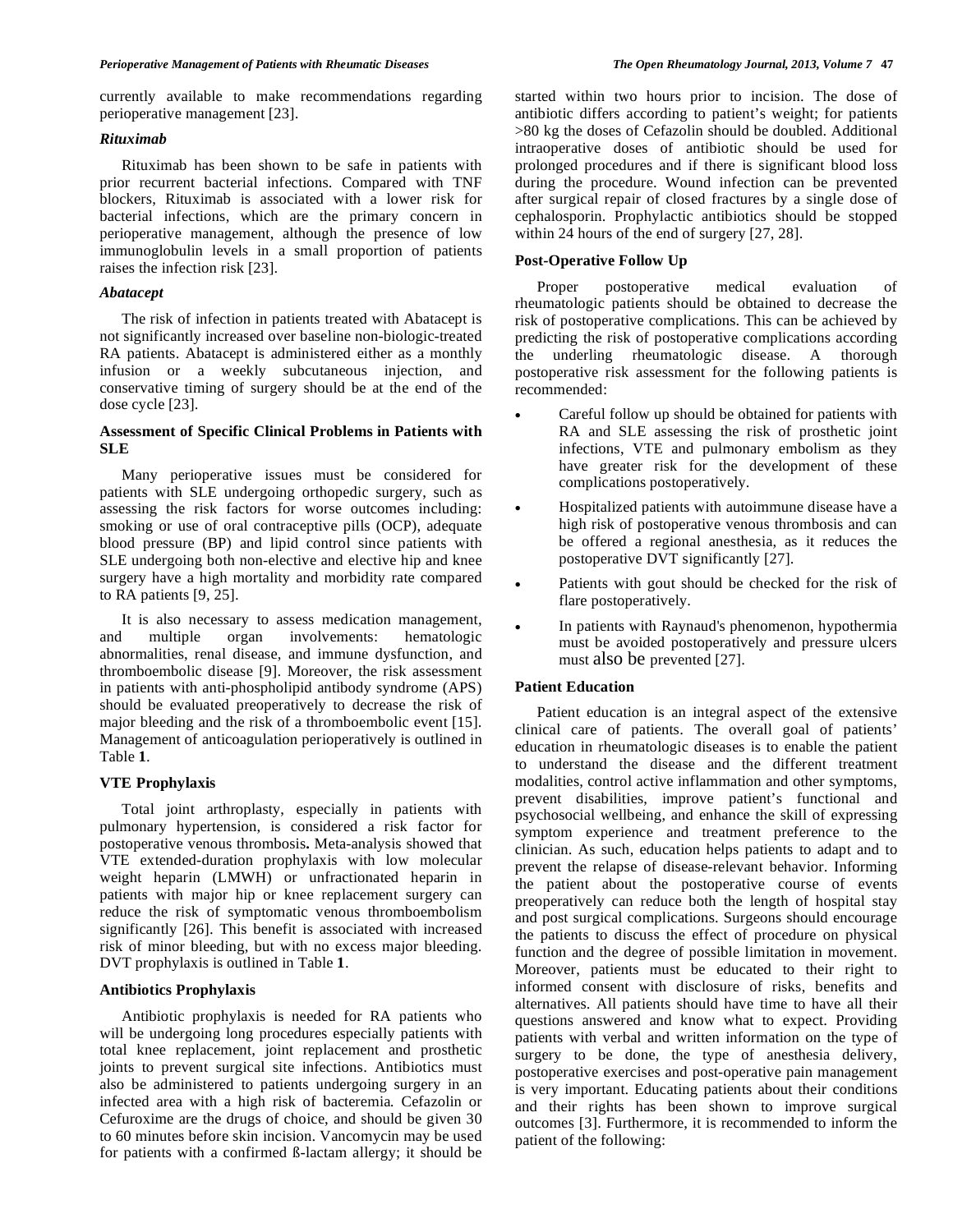- The expected duration of movement limitations and options for pain control. Both immediately after the operation and in the following weeks to months.
- The importance of a comprehensive physical activity program following surgery.
- The pain control plan. The associated fluctuation of pain with different medication withdrawal or institution must be explained.
- Possible drug-drug and/or drug-food interactions of new medication regimens with emphasis on the potential risk of anticoagulant drugs, foods affecting potency of Warfarin and any follow up instructions including monitoring of laboratory investigations [27].
- The importance of early mobilization [27].

# **Physical Activity and Rehabilitation**

 Patients should undergo physical therapy since physical activities are necessary for patients with rheumatologic disease to prevent disabilities, restore function and relive pain. These activities should be evaluated preoperatively to determine consistency with treatment goals which are greatly enhanced by prescribed therapeutic exercises and functional activities. For patients with active inflammatory joint or soft tissue diseases, the therapeutic exercises should be balanced with essential rest periods for a successful treatment, which aims usually at preserving or increasing functional level, decrease pain and joint inflammation, and increase ROM and strength [27].

 The summary of perioperative management of patients with rheumatic diseases is outlined in Fig. (**1**).

#### **Outcomes**

 The optimal care of rheumatologic patients can be conducted perioperatively by a careful review of their clinical conditions through history and physical examination. Identifying co-morbidities is crucial for patient's safety and it results in better outcomes. Risks should be assessed perioperatively. Collaboration between rheumatologists and orthopedic surgeons working together with a multidisciplinary team of physiotherapists and pain management experts is essential for safe perioperative care and optimal surgical outcomes for patients with rheumatologic disease undergoing orthopedic surgeries. Moreover, Patients with RA and SLE should be assessed for other potential risks. Patients on DMARDs and biologic therapies present a serious concern perioperatively. DMARDs are commonly used as immunosuppressive agents in many autoimmune diseases. The immunosuppressive effects of these drugs raise the concern of postoperative complications especially with orthopedic surgery, which is common in chronic rheumatologic patients.

### **CASE DISCUSSION**

#### **Case 1**

 This patient was a 51 year-old female, a known case of long-standing RA and hypertension. She had significant small joint involvement that caused disabling deformities in

both hands with ulnar deviation and swan neck deformity involving multiple fingers. Hand x-rays revealed extensive peripheral joint erosions bilaterally. At baseline, she was sedentary because her painful knees limited her level of activity. She was on MTX 7.5mg weekly, Prednisolone 5 mg daily, Infliximab 3mg/kg IV every 8 weeks, Lisinopril 10 mg. Amlodipine 5 mg and Aspirin 81 mg. She was scheduled for reconstructive hand surgery.

 The female was screened for C1-2 subluxation. Intraoperatively, it is important to avoid musculoskeletal trauma. Therefore, padding, careful joint positioning and avoidance of sudden movements of the neck and torso are important to prevent injury, including neurovascular compromise or fracture. PFT was indicated to screen for pulmonary fibrosis, given the severity of rheumatoid arthritis. She was instructed to stop Aspirin 1 week before Anti-hypertensive medications continued with sips of water perioperatively. Methotrexate was suggested to continue, with no increased risk of infection, wound healing or flare. Infliximab, an anti-TNF blocker was with held one week before and re-started at least one week after surgery. If Infliximab was being administered every 8 weeks, it was surgery. Anti-hypertensive medications were continued with sips of water perioperatively. MTX was continued, with no increased risk of infection, wound healing or flare. Infliximab, an anti-TNF blocker was held one week before and re-started at least one week after surgery. If Infliximab was being administered every 8 weeks, it was recommended that this elective surgery be scheduled in the middle of the eight-week period. With regards to Prednisolone, as the patient had only been taking 5mg/day of Prednisolone daily, there was no need to screen for suppression of her hypothalamic-pituitary-adrenal axis, nor to administer stress doses of steroids. The current dose was continued perioperatively. Since this was a clean procedure of relatively short duration, prophylactic antibiotics were not indicated. Early ambulation was adequate for VTE prophylaxis.

#### **Case 2**

 This patient is a 55 year-old female, known case of lupus nephritis on Mycophenolate 2g daily, Hydroxychloroquine 300 mg daily and Prednisolone 10mg daily. She was admitted to the orthopedic service for a right total hip replacement due to avascular necrosis of the right hip.

 The patient was on Prednisolone more than 5mg/d chronically and was scheduled to undergo a moderate stress procedure, thus stress dose steroids in the form of Hydrocortisone 50 mg IV, then postoperatively 20mg IV every 8 hours for 3 doses, then pre-operative dose was resumed on post-operative day 2.

 Furthermore, THR is a major surgery, thus the patient required a chest x-ray, ECG and persantine thallium for pulmonary and cardiac screening. Hydroxychloroquine and mycophenolate were continued to the morning of surgery, and resumed with oral intake and because SLE patients who have renal involvement and are on steroids are considered to be at higher risk for developing perioperative complications. Screening laboratory investigations should include CBC, renal profile and urinalysis. If the patient is found to be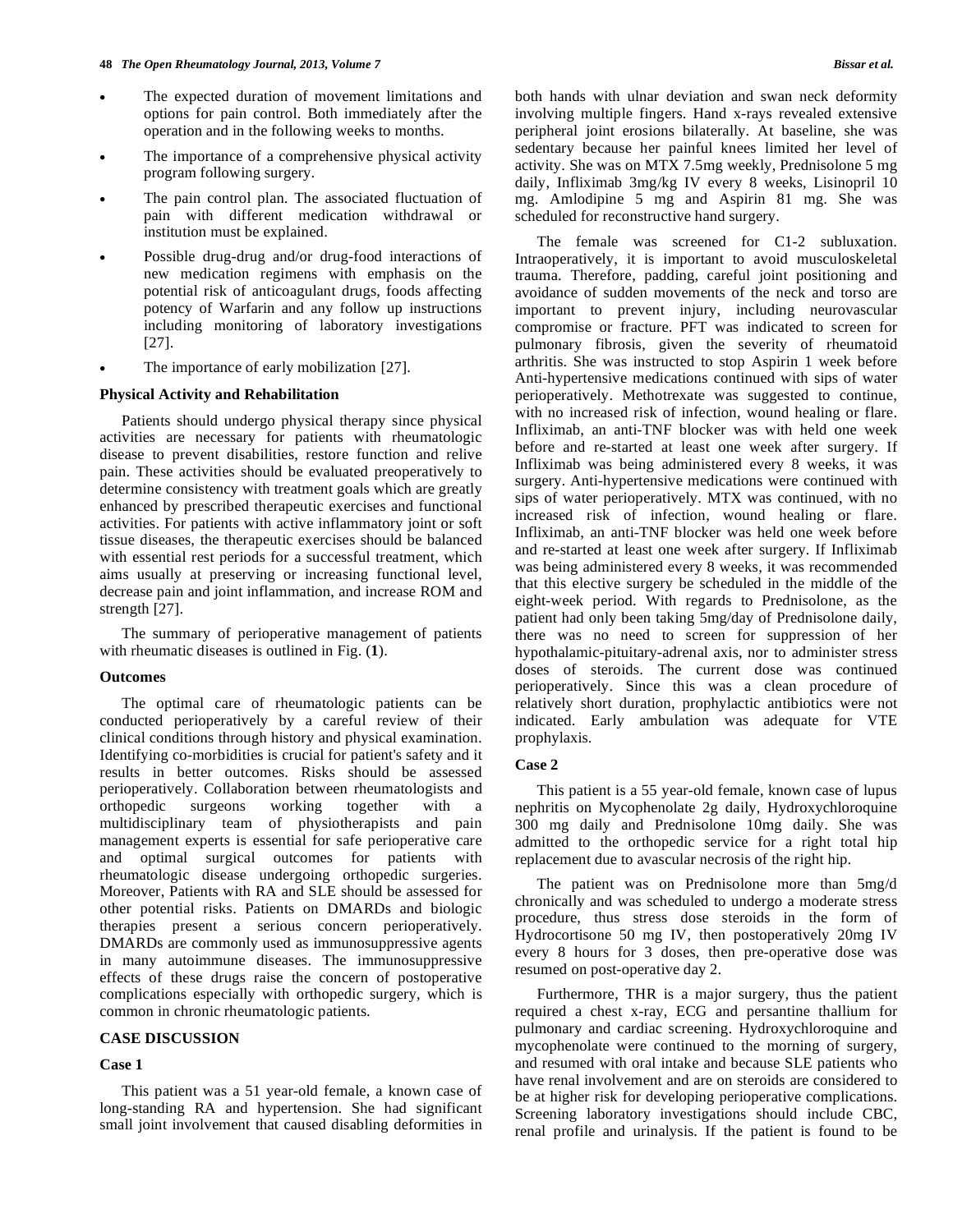

Fig. (1). Summary of perioprative mangment of patients with rheumatic diseases.

anemic, preparations for autologous blood donation including iron and erythropoietin may be appropriate, as substantial blood loss often occurs perioperatively. Even an

asymptomatic urinary tract infection should be treated before proceeding with THR.